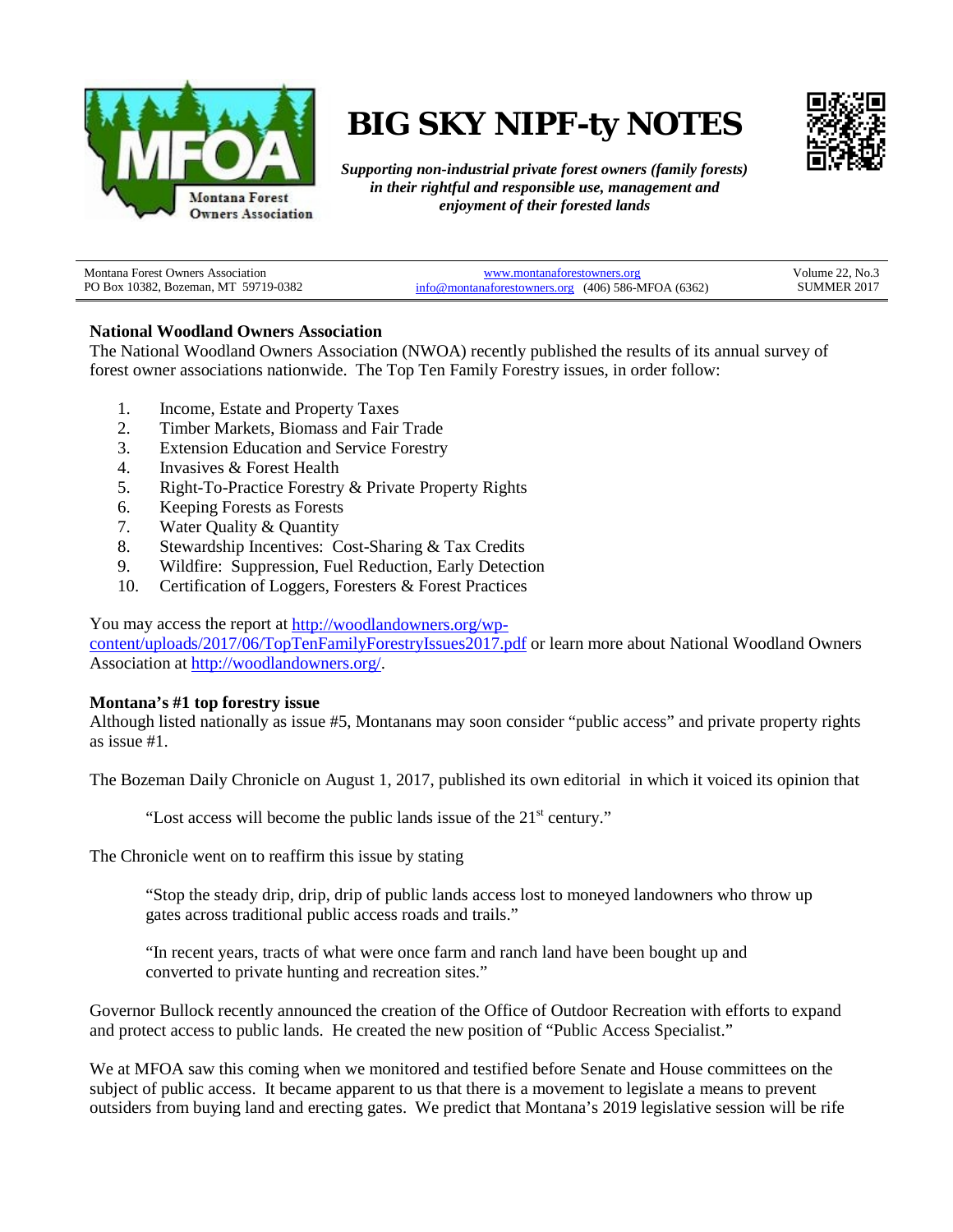with bills designed to increase public access through private lands. It appears that a few bad actors (so-called "moneyed landowners") have stirred up a hornet's nest.

MFOA witnessed the arguments for and against increased access while attending and testifying at Montana's Senate and House committee hearings. Following is a summary of the salient testimony.

- Those supporting greater access testified of their experiences. Where they previously enjoyed access, they found gates. These supporters of greater access appeared to assert their "rights" to access because they enjoyed access in the past. Those supporters expressed little concern about the property owners' rights, as the supporters are "fed up."
- Those opposing greater access expressed their concerns about losing private property rights.

The average private forest owner is caught in the middle, feeling the pressure resulting from a few bad actors, caught between the groundswell to maintain and open access to more public property and the desire of private owners to maintain their own property rights.

The access issue is fraught with emotion. This is precisely an issue which is difficult to equitably resolve through legislation.

See [http://www.bozemandailychronicle.com/opinions/editorials/governor-s-new-office-must-focus-on](http://www.bozemandailychronicle.com/opinions/editorials/governor-s-new-office-must-focus-on-access/article_aa798dce-b6cf-5f6b-95f8-469f549efd2a.html)[access/article\\_aa798dce-b6cf-5f6b-95f8-469f549efd2a.html](http://www.bozemandailychronicle.com/opinions/editorials/governor-s-new-office-must-focus-on-access/article_aa798dce-b6cf-5f6b-95f8-469f549efd2a.html) for the Chronicle's full editorial.

# **New Collaboration Network Aims to Assist in Solving Natural Resource Management Issues** *Debra Parker Foley, MFCN Administrator and Past MFOA President*

The Montana Forest Collaboration Network (MFCN) held its 1<sup>st</sup> Annual Workshop in Helena on December 5-6, 2016. This Workshop introduced the new organization to the citizens of Montana and to representatives of 17 different collaborative groups across Montana engaged in natural resource management. MFCN's mission is to assist Montana's collaborative groups in forest and grassland restoration, conservation and resource utilization for the benefit of the public.

MFOA is a participating member of the MFCN—which includes community-based collaboratives, conservation organizations, private landowners, forest products industries, State and Federal agencies.

The public benefits from the collaboration method as projects move more efficiently from ideas to boots-on-theground. Successful outcomes from this collaboration effort include better communication; brokered agreements; support of agency officials during legal challenges; community-driven development of conservation and forest management plans; and providing input and feedback to agencies.

MFCN will convene its 2<sup>nd</sup> Annual Workshop on November 6-7, 2017, at the Missoula Hilton Garden Inn. For more info on the Montana Forest Collaboration Network (MFCN) go to [http://montanaforestcollaboration.org/.](http://montanaforestcollaboration.org/)

## **Autumn forestry tasks**

Many of us put away our herbicide sprayers after spring, thankful that our weed eradication was over for another year. Think again! Some weed experts say that autumn is the best time to conduct weed management on many weeds. What weeds? The list generally includes those weeds which germinate in the autumn or are active in preparing for the winter.

#### **Weeds to spray in the fall**

Our thanks to Mike Jones, Gallatin Valley Weed Department Coordinator, and Jane Mangold, Associate Professor and Extension Invasive Plant Specialist, Department of Land Resources and Environmental Sciences,